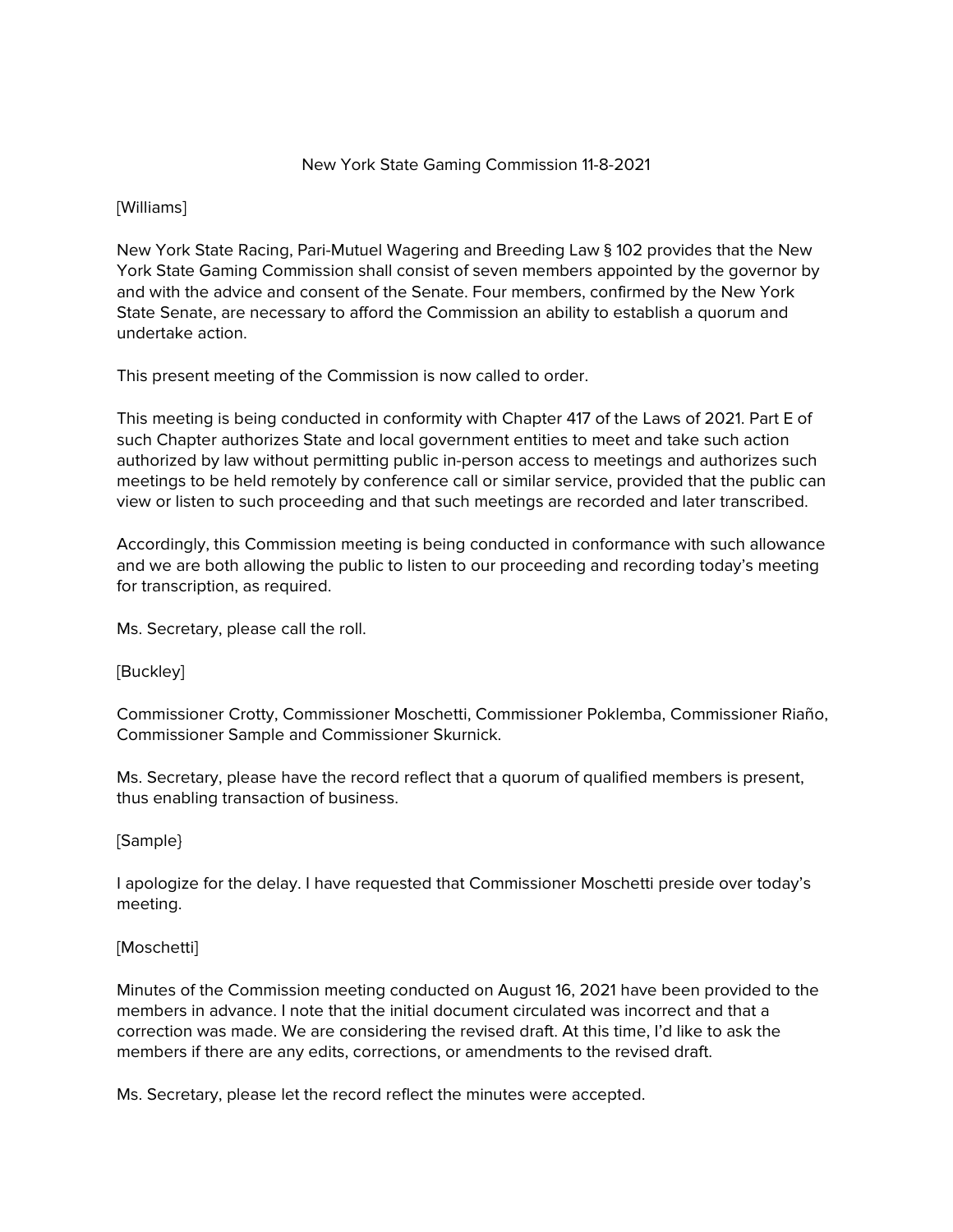Mr. Wiliams, our first item please.

# [Williams]

Chapter 59 of the Laws of 2021 amended N.Y. Racing, Pari-Mutuel Wagering and Breeding Law § 1367 and added a § 1367-a to authorize mobile sports wagering when the sports wager is made through virtual or electronic means from a location within New York and is transmitted to and accepted by electronic equipment located at a Licensed Gaming Facility. The statute directed the Commission to conduct a competitive bidding process to award licenses to Mobile Sports Wagering Platform Providers.

Pursuant to that authority, on July 9, 2021 Commission staff issued a Request For Applications or RFA to award a license to at least two Mobile Sports Wagering Platform Providers such that the result would be the hosting of no less than four Mobile Sports Wagering Operators.

On August 9, 2021, the Commission received six Applications in response to the RFA, with a cumulative associated 14 operators. The primary applicant of the six bids were:

Hillside (New York) LLC dba bet365, Sports Information Services Limited dba Kambi, and colloquially referred to as Kambi #1, Betfair Interactive US LLC dba FanDuel Sportsbook, TSG Interactive US Services Limited dba FOX Bet, Sports Information Services Limited dba Kambi and colloquially referred to as Kambi #2, Score Digital Sports Venture Inc. dba theScore BetAn, awarding and mobile sports wagering license to a platform provider. The commission was required to follow the provisions of section 3367 a.

In awarding a Mobile Sports Wagering License to a Platform Provider, the Commission was required to follow the provisions of § 1367-a, which required the evaluation of an applicant based on factors designed to ensure maximized sustainable, long-term revenue for the State.

An evaluation committee conducted a fair, comprehensive and impartial evaluation of all applications, timely received and scored by consensus on the evaluation criteria, set forth in section 7.2 of the RFA.

That section provides that applicant must meet or achieve a specific technical support to advance for consideration potential license themselves.

That section provides that an applicant must meet or exceed a specific technical score threshold to advance for consideration for potential licensure.

Applications were evaluated based on specific criteria: expertise in the market by the applicant and the applicants proposed operators was valued it up to 25 points. Integrity sustainability and safety of the mobile sports wagering platform are valued up to 20 points. Past relevant experience of the applicant, and the applicant proposed operators were valued it. Capacity to rapidly and efficiently bring Authorized Sports Bettors into the Applicant's Platform were valued at up to 2.5 points. Applicant's efforts to foster racial, ethnic, and gender diversity in Applicant's workforce and the each of the Applicant's proposed Operators' workforce were valued at up to 2.5 points and Other factors impacting revenue to the State were valued at up to 2.5 points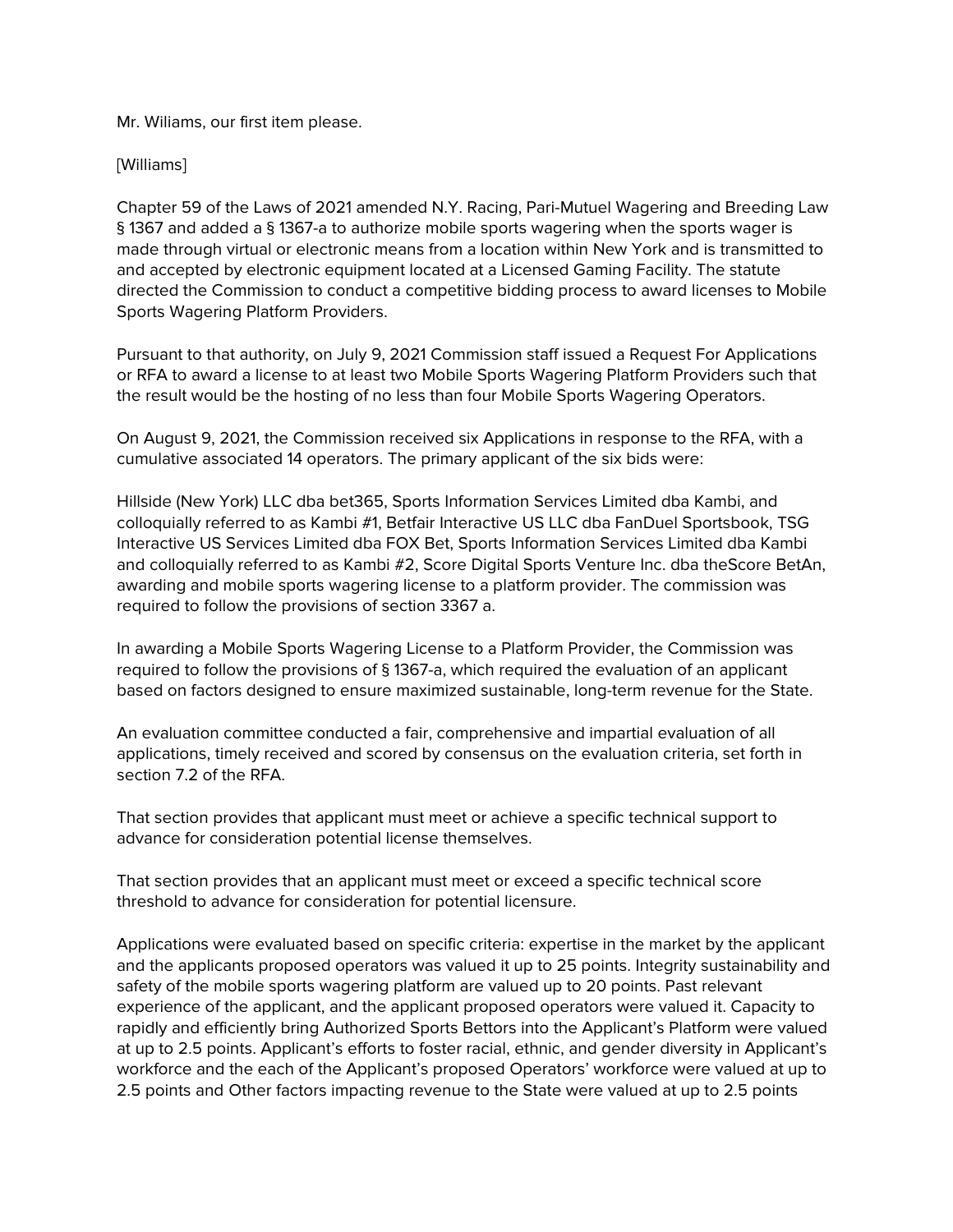The maximum cumulative score for technical factors was 75 points. With a bonus possibility of 5 additional points dependent upon whether an applicant had a signed agreement or agreements with Native American tribes or nations that are party to a compact with the State.

Only those with a technical factor score -excluding the Native American bonus, if any - at or exceeding 60 points out of 75 points were deemed to be a Qualified Applicant.

Out of the 6 bids received only 3 were advanced as qualified applicants.

Those advanced were Hillside, New York LLC DBA bet 365, Betfair Interactive, Betfair Interactive US LLC dba FanDuel Sportsbook, Sports Information Services Limited dba Kambi #2.

Pricing was only considered for the three advancing applicants after the finalization of the Technical Factor scoring. Points for pricing were, pursuant to RFA Section 7.2, based on a sliding scale, with a tax of: 12.5 percent up to 30 percent valued at up to 3 points, 30 percent up to 40 percent valued at up to 10 points, 40 percent up to 50 percent valued at up to 15 points and 50 percent valued at 20 points

A Qualified Applicant was also awarded an additional point for each full percentage point over 50 percent. Points or pricing we're pursuant to RFA section. 7.2.

A Qualified Applicant's final total score was computed by adding the Technical Factor Score, the Tribe or Nation Bonus (if any), and the Pricing Factor Score

The Evaluation Committee identified Kambi #2 as the Selected Applicant, meaning their application received the highest Total Score. Since their application reached the minimum requirement of two Platform Providers and four Operators without inclusion of other applications, Kambi #2 was the sole applicant selected for initial award.

Accordingly pursuant section 7.4 of the RFA, the evaluation committee established Kambi #2 Tax Max rate matrix as the final tax rate matrix and on October 18th, 2021, all qualified applicants were sent the final tax rate and informed that they had 5 business days from to amend their RFA Appendix B, pricing matrix submission to conform with the final tax rate matrix.

All did enabling the evaluation committee to proceed to an additional license evaluation.

Before each Commission Member is the Report of the Evaluation Committee established for the purposes of evaluating bids submitted pursuant to the New York State Gaming Commission REQUEST FOR APPLICATIONS FOR Mobile Sports Wagering Platform Providers.

The evaluation committee unit unanimously advanced for licensing award as a platform provider: Sports Information Services Limited dba Kambi, with American Wagering, Inc. dba Caesars Sportsbook; Empire Resorts, Inc. dba Resorts World; PointsBet New York LLC dba PointsBet; Rush Street Interactive NY, LLC dba Rush Street Interactive; and WSI US, LLC dba WynnBET as Platform Providers and/or Operators. The proffered tax rate for this bid was 64 percent.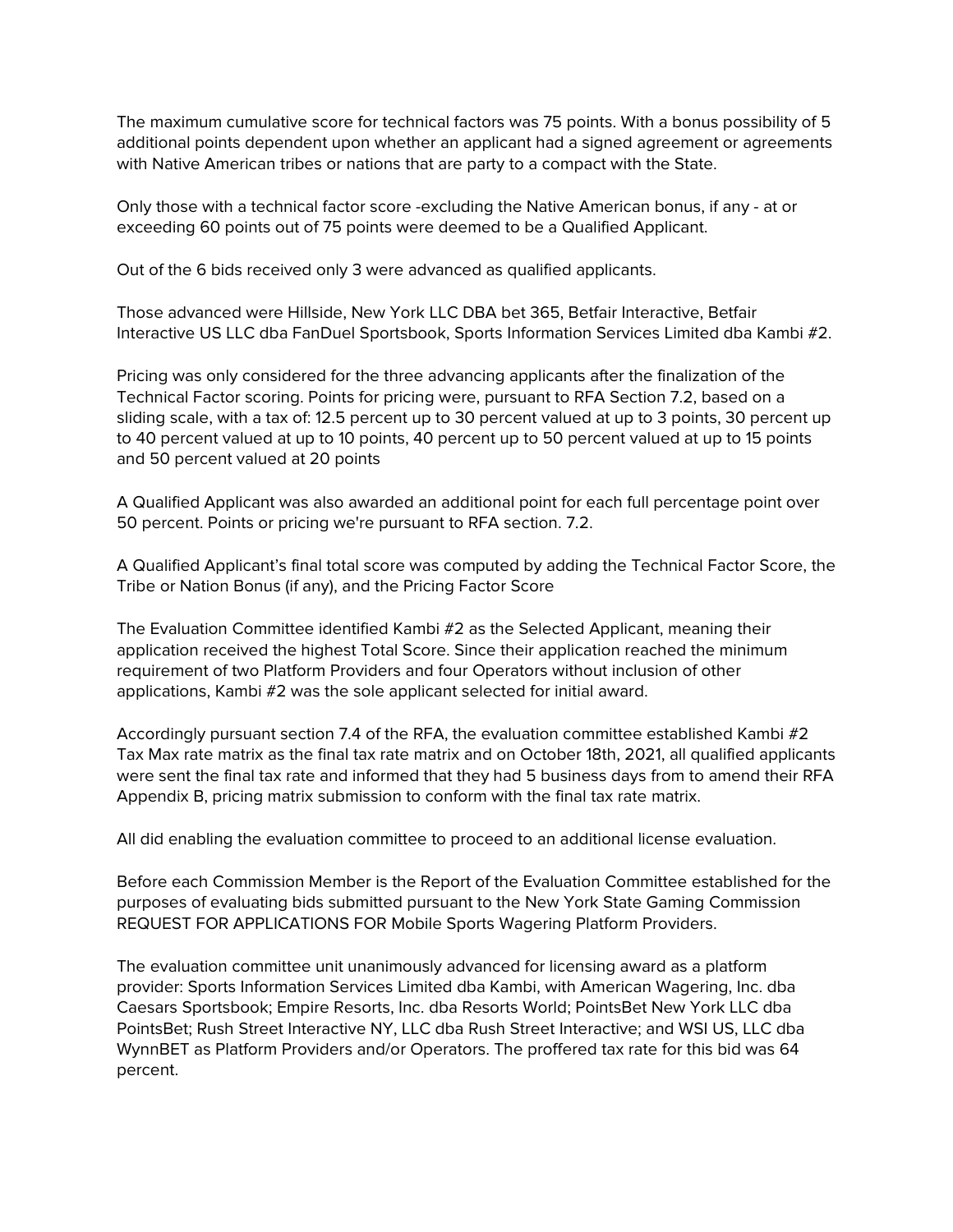Pursuant to Section 1367-a(4)(d) of the racing, pari-mutuel wagering and breeding Law, the evaluation committee could recommend award of additional licenses to Qualified Applicants if the Committee determined that such additional awards were in the best interests of the State, provided additional licensees pay the same tax rate as that initially selected.

In conducting the additional license review, the Committee considered: the likelihood that the Selected Applicant would be able to achieve full market potential without additional licensees, the likelihood that adding the next highest scoring applicant would result in a larger aggregate market and the impact on long-term revenue to the State by adding the next highest scoring applicant.

To make this determination, the Evaluation Committee reviewed the market analysis materials submitted by the Applicant in addition to undertaking its own supplemental analysis, to determine whether the aggregate revenue to the State was higher than the aggregate revenue without the additional Platform Provider(s) and Operator(s) associated with the next-highestscoring remaining Qualified Applicant.

The supplemental analysis was to provide a check to the market analysis materials submitted by applicants, which were generally prepared in a manner to advance their position rather than provide independent analysis.

Pursuant to RFA Section 7.5, the evaluation committee considered the remaining qualified applicants sequentially, taking the highest ranking applicant based on technical scoring first.

The Evaluation Committee determined that inclusion of Betfair Interactive US LLC dba FanDuel Sportsbook as an additional Platform Provider and Operator with Bally's Interactive, LLC dba Bally Bet; BetMGM, LLC; and DraftKings as Platform Providers and Operators was in the best interests of the State.

Inclusion of this bid lowered all tax rates to 51 percent.

The Evaluation Committee then considered whether the addition of bet365 would be in the best interests of the State. The inclusion would reduce the overall tax rate from 51 to 50 percent and increase the number of Platform Providers from 8 to 9 and the number of Operators from 9 to 10.

The committee was unable to make a positive determination that the addition the committee was unable to make a positive determination that the additional license awards about 365 would be in the best interest of the state as the totality. The information reviewed could not support a finding that their licensure would expand the mobile sports wagering and increase the aggregate revenue to the state.

Finally, pursuant to RFA Section 8.1, term of license, the term of license awarded was designated to correspond to the Final Tax Rate Matrix, with a three year Term of License if the Final Tax Rate were 12.5 percent up to 30 percent, 5 years if the Final Tax Rate were 30 percent up to 50 percent, and 10 years if the Final Tax Rate were 50 percent and over. Accordingly, a term of ten-years is recommended.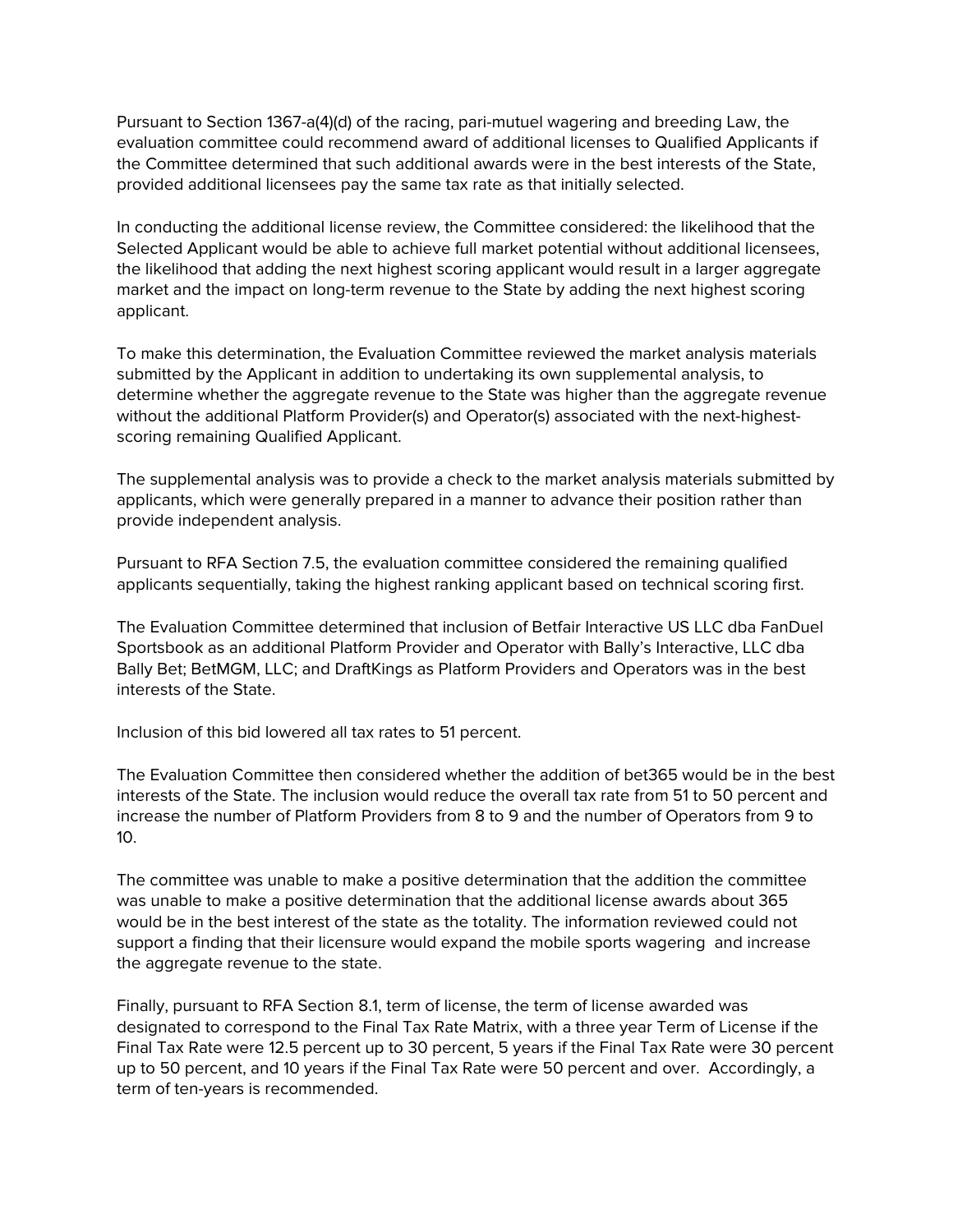# [Sample]

Are there any questions regarding the Report of the Evaluation Committee?

Do any other commissioners have questions regarding the report as the evaluation committee?

Hearing none.

May I have a motion to accept the licensure recommendations of the evaluation committee, which recommends the Advancement of May I have a Motion to accept the licensure recommendations of the Evaluation Committee which recommends advancement of

Sports Information Services Limited dba Kambi, with Operators American Wagering, Inc. dba Caesars Sportsbook; Empire Resorts, Inc. dba Resorts World; PointsBet New York LLC dba PointsBet; Rush Street Interactive NY, LLC dba Rush Street Interactive; and WSI US, LLC dba WynnBET; and Betfair Interactive US LLC dba FanDuel Sportsbook with Operators Bally's Interactive, LLC dba Bally Bet; BetMGM, LLC; and DraftKings as Operators was in the best interests of the State at a tax rate of 51 percent for a term of 10 years?.

# [Crotty]

There were some issues and we had address those and went through them at some level, uh, prior to this.

So, here today, and then that they were clarifications on a variety of things within the document, and within the process itself, and it had upon. Asking those questions and get to that. I was satisfied that that report good recommendations. I just wanted to note this for the record.

# [Moschetti]

So, in order to John, and I believe a couple other a couple other people have questions as well and those who raise presumably sufficiently answered anyone else. So we're in the posture.

I'm looking for a 6th, any further discussion on the motion. Hearing none all in favor. Aye.

All right.

[Sample]

The motion carried now that recommendation for licensing has been approved, can you provide a brief overview on the steps necessary for mobile sports wagering to commence?

# [Williams]

Chapter 59 of the laws of 2021 did not create a new licensing scheme for mobile sports wagering, rather the RFA and the proposals to be considered per commission adoption have platform providers licensed equivalent to a casino vendor enterprise. Additionally entities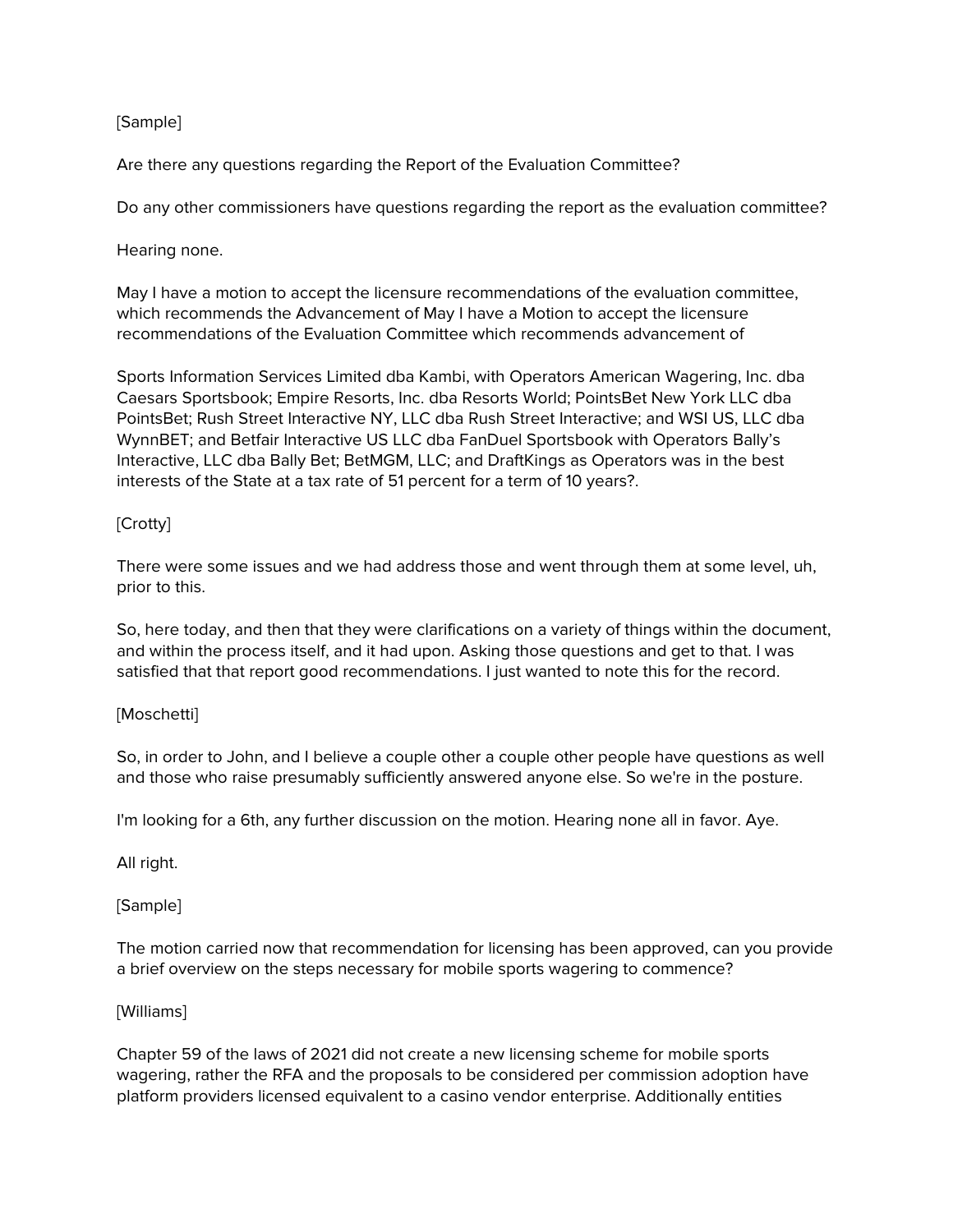offering goods and services that directly relate to the gaming activity with a mobile sports wagering platform provider are also required to be licensed equivalent to a casino vendor enterprise.

As part of the RFA process, each bidder was required to submit materials necessary for licensing of the platform provider and all associated, or affiliated operators within the bed. All complied and bureau of licensing processed all the materials necessary for the selected platform providers and their operators.

All recommended bidders are positioned to receive an award of temporary license and will be conditionally licensed today should the commission adopt the proposed rules.

Each qualified better has been informed that they themselves may select a gaming facility, wherein to house its servers, with the commission retaining final approval of the location, not to be unreasonably withheld as well as the review and approval of reasonable and actual costs of physically housing and security the service.

If an agreement cannot be reached between a platform provider and a gaming facility, the commission is reserved its authority to order a housing location.

According with each license platform provider must construct a server room meeting their requirements. They need to get their software tested and approved by an independent testing laboratory to ensure that it operates and accordance with any commission published standards, they need to satisfy all other statutory and regulatory obligations, such as provision and approval of final internal controls, governing the approved activity, assurances regarding geo fencing and state borders, and the payments of license fee at a practical level, presuming regulation adoption. It would be in the control of the recommended bidders when they become operational and thus get to market.

## [Moschetti]

New York Racing, Pari-Mutuel Wagering and Breeding Law section 104.19 state authorizes the commission to promulgate rules the regulations that it deems necessary to carry out its responsibilities. Therefore, the commission will from time to time propagate rules and rule amendments pursuant to the State Administrative Procedure Act. Today we have 3 rules for consideration, 2 adoptions in 1 proposal.

## [Williams]

For commission consideration, adoption of regulations to govern mobile sports wagering.

And related amendments, regulations, governing in person sports wagering at the four licensed commercial casinos.

This proposed rule making would establish regulations for mobile sports wagering, and a new part 5,330, which would address definitions, various licensing requirements, system requirements, operational aspects and requirements, integrity, protections, accounting and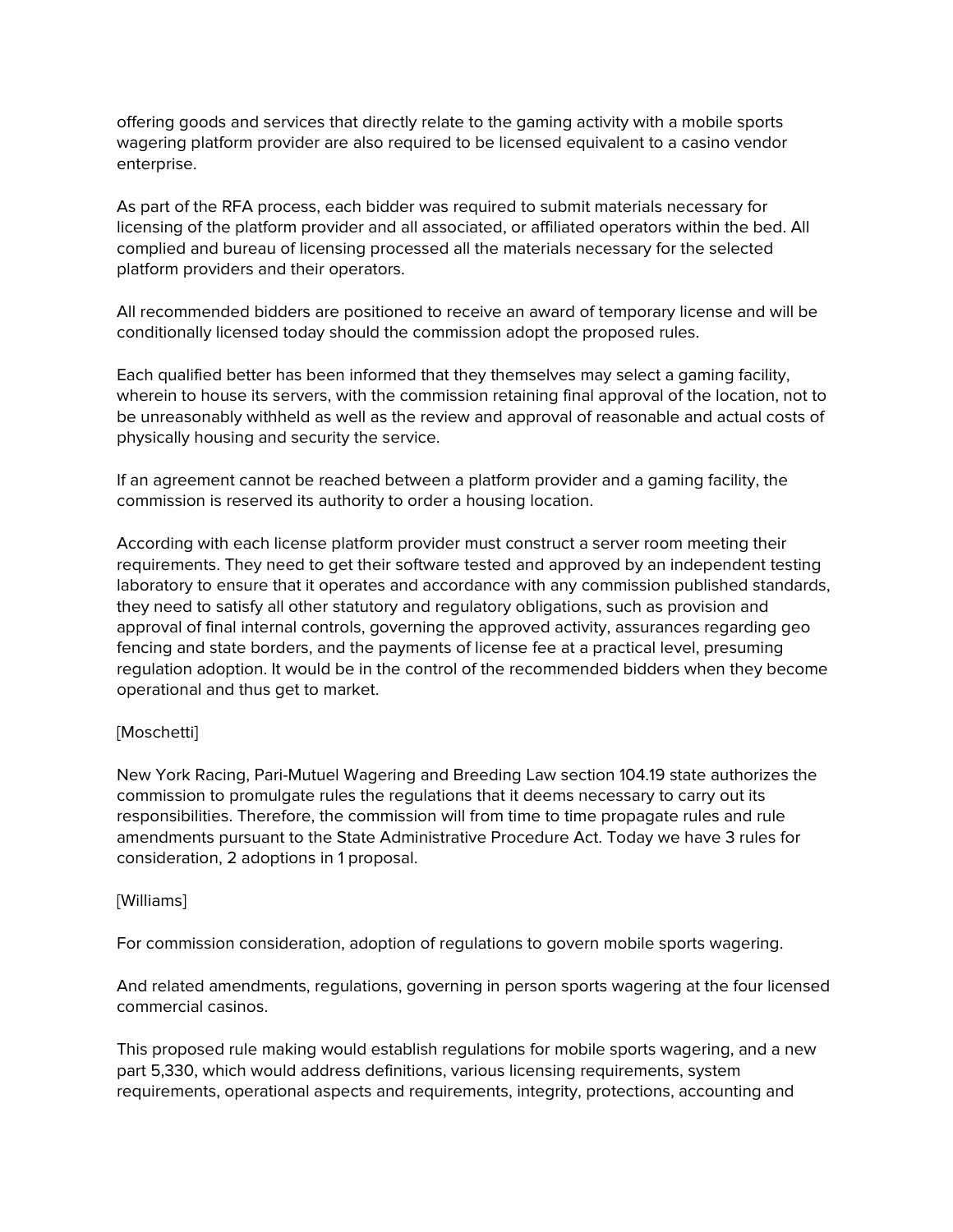financial records requirements, patron account requirements, promotions, regulatory costs and anti money laundering program requirements as well as the geo fencing.

Where appropriate the proposed mobile sports wagering requirements, mirror regulatory requirements already in place for sports wagering at the commercial casinos.

Revisions are also proposed to the existing part 5,029 to incorporate new statutory requirements and update statutory cross references, definitions and nomenclature distinguished regulatory requirements, applicable to sports wagering operated by commercial and the potential mobile sports wagering operations. Wagering restrictions for casino and mobile sports, wavering employees and related persons have also been standardized

Comments were received from 7 entities.

Bulletproof, Draft Kings, the New York Racing Association Inc, The New York Thoroughbred Breeders Inc, the New York thoroughbred Horseman's Association Inc., Penn National Gaming and Sport Radar.

Working alphabetically

Bullet Proof, a subsidiary of the independent gaming test laboratory GLI is an IT security consulting firm. They articulated four comments.

Bullet proof, recommended that in line, be added to sections 5329. 10 and 5330.10 a, authorizing the commission to adopt additional technical amendments or requirements against which all licensed independent gaming test laboratories must test for compliance.

This they stated would allow the commission flexibility of adopting additional technical requirements outside rules, which is a practice in effect in Colorado, Michigan, Tennessee, and Wyoming.

Staff agrees with this change and suggests language.

To reflect such Bullet proof also suggest the additional language to section 5,330. To clarify and identify a section in the rules specifically geo location.

Staff agrees that the exchange would clarify geo location related requirements and permit the opportunity for future explanatory bulletins to provide detail if necessary.

Accordingly, staff suggest that previously outlined sections related to geo location be relocated under a new section 5330.44.

Bullet proof suggests that language in section 5,330 requiring changes and upgrades to the mobile sports wagering server, or other hardware and software used to execute mobile sports wagering be recertified before implementation, be specifically reflecting in part. 5,329.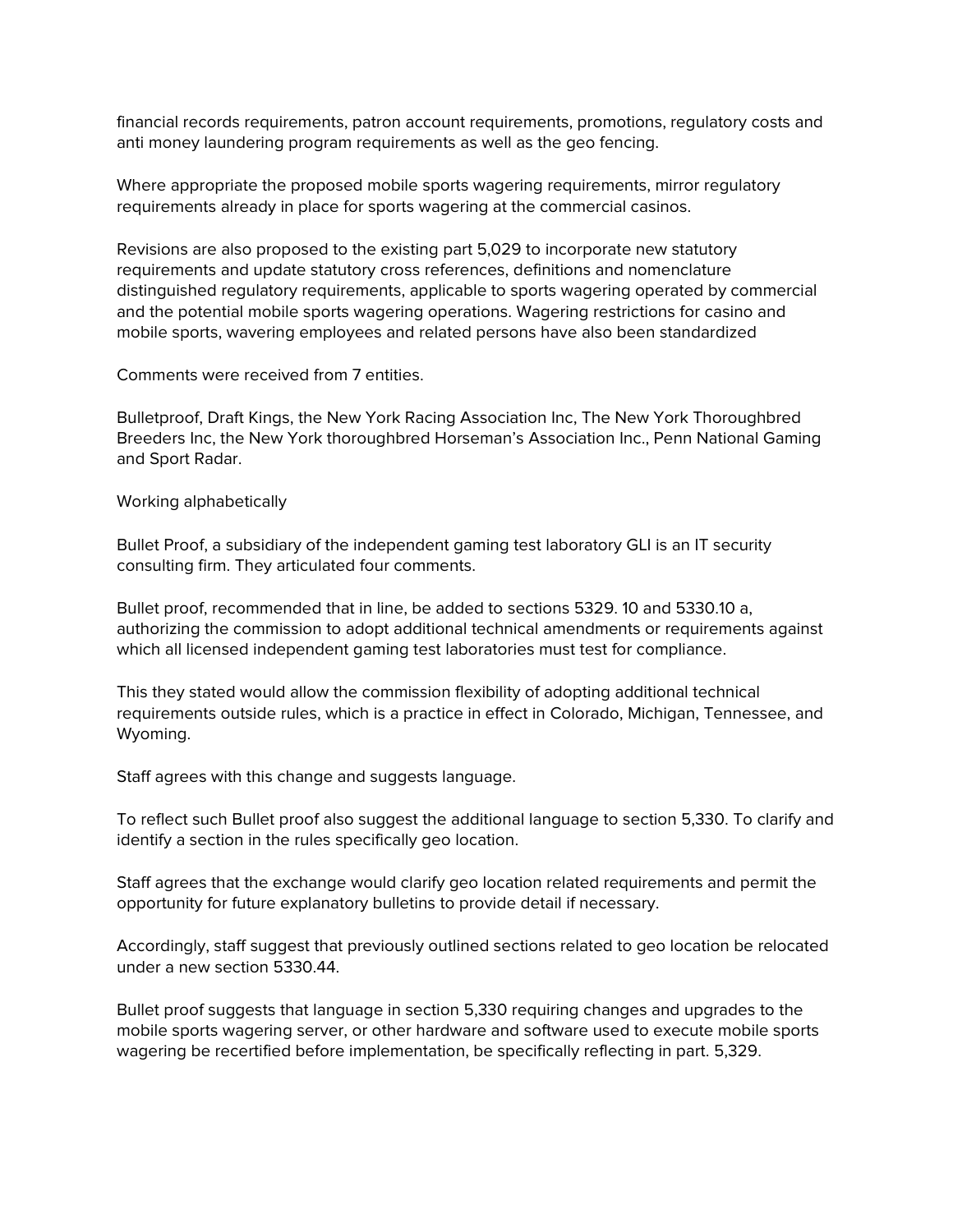Staff agrees as this practice has already been required of retail sports, setting operations within the commercial.

Bullet Proof suggested addition of language to section 5329.32 to require independent system integrity and security assessments be undertaken at a time certain after launch.

Staff notes that 5329.32 applies to retail sports wagering, which is already launched and notes that 5330.32 simply reflects and applies retail standards, the mobile. As the commission requires testing, prior to launch, we find the additional language unnecessary.

Staff agrees, however, that language should be added to allow for bulletins to provide further detail if necessary.

Draft kings is an applicant as a platform provider and operator. They are also a commission permitted, interactive, fantasy sports operator, and a casino vendor supplier operating the sports book at del Lago casino and resorts.

Draft Kings proposes amendment to section 5,331 b11 X which frequently limits the ability of any employee of a mobile sports wagering licensee and its affiliates to participate in mobile sports wagering in New York state. They suggest limiting language excluding only on the platform of an employees employer, except as otherwise may be permitted by the commission. Staff disagrees and is concerned with the public perception that the suggested change would allow noting that when the New York state attorney general sued to enjoin interactive fantasy sports platforms before the legislature authorized them one of the major concerns was that employees of interactive fantasy sports platforms who are using their knowledge of contest data to gain advantages and contests offered by other platform providers.

Similar concerns exist here. If an employee of a mobile sports wagering licensee learns of betting data that might provide a betting advantage, the employee should not be permitted to use such information to the employees advantage, and possibly disadvantage bettors in the public that do not have access to such information.

Draft kings suggest amendment to 5330.5 by adding a time to when disclosure of certain events is required. Staff agrees that identifying a timeframe for disclosure is to be one of the disclosures to be made as appropriate and proposes a limitation of as prectivable.

Drafting also proposes language be added to section 5330.6 a to clarify employees that will be designated as mobile sports wagering, key employees seeking to limit the designations to only those in a supervisory capacity and empowered to make discretionary decisions, which regulate sports wagering operations.

Staff disagrees with the proposal, knowing that the term casino key employee is defined at Racing Law section 1301.8, which reads in relevant part, as any natural person "in a supervisory capacity and empowered to make discretionary.

Amendment is unnecessary as such statutory definition is incorporated into the proposed regulation.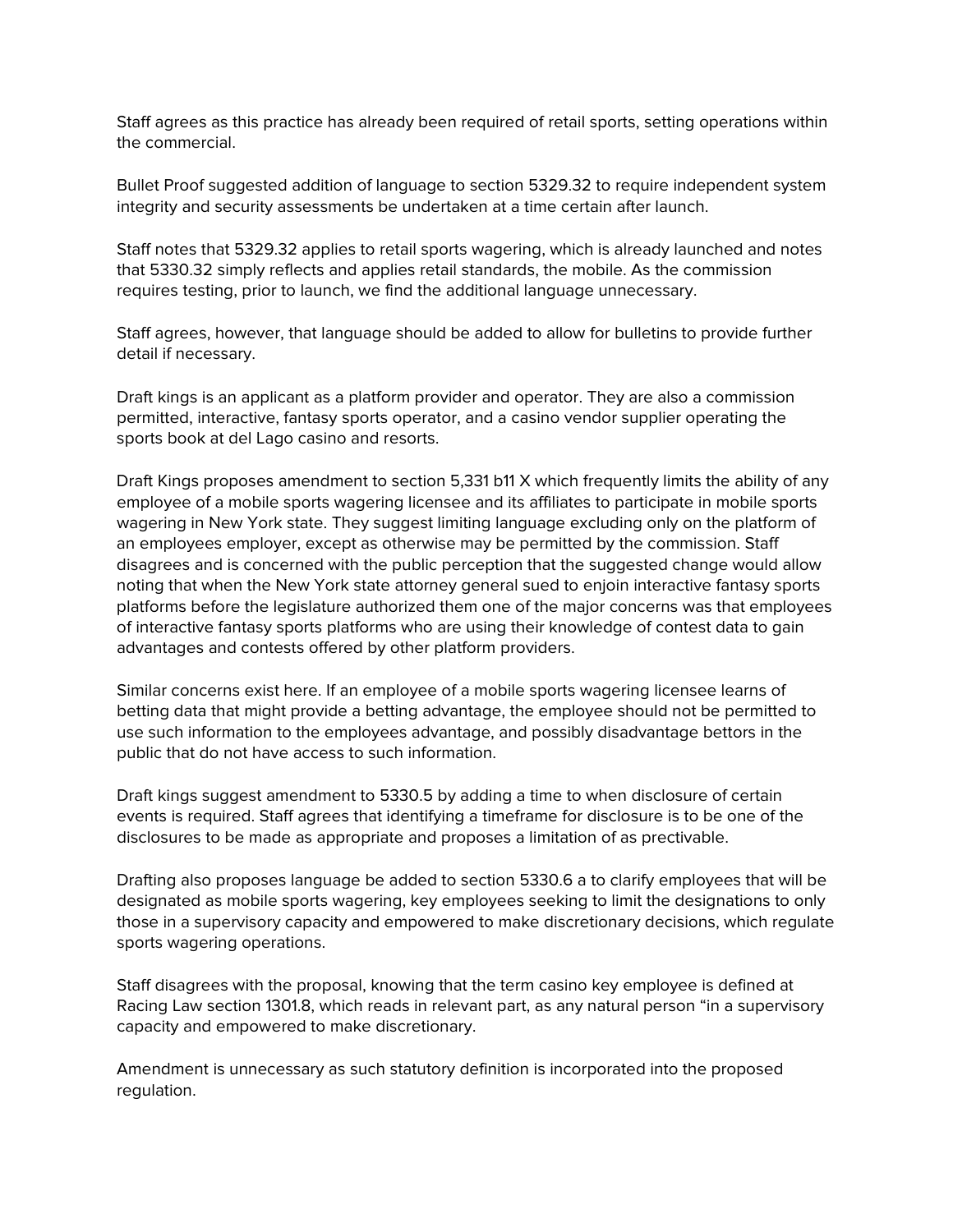Draft Kings also proposes language change to section 5303.6. B seeking to limit registration of only non key employees involved in the operation of mobile sports wagering in New York, and seeks to limit the reporting and scope of reporting of such employees on an annualized rather than quarterly basis.

In their comment Draft Kings indicates an intention to only include those employees involved in the operation of mobile sports wagering as conducted within the state. Staff, agrees that the intention of the rule is to only capture those working on New York, mobile sports wagering, irrespective of their status.

But disagrees with other proposed changes from quarterly to annually or the scope of information required in such reporting staff suggests the phrase quote, pursuant to this part end quote be added after mobile sports wagering in the 1st, sentence of 5330.60 to ensure intent. Draft king proposes limiting language section 5330.60 speaking only to encompass a person deploys code or whose presence requires physical access to servers other equipment located at a casino.

Staff disagrees and believes the commission should capture the in licensing anyone with access to the servers.

Draft kings proposed amendment to section 5330.8 in an effort to provide consistency with other jurisdictions regarding the use of official league data.

Staff disagree noting that the regulation is consistent with statutory requirements.

Draft kings commented on section 5,330.8 DraftKings commented on § 5330.8, seeking clarification whether the expedited amendment request contemplated in the section would trigger an additional reporting requirement..

Staff were unable to understand the comment and how a request for internal control amendments would require additional reporting requirements.

Draft King for policy section 5330.10 seeking its application to only software that regards wagering, geo location, identification and rules compliance.

Staff disagrees with the limitation believing that all applicable software used in mobile sports wagering should be tested by an independent laboratory.

DraftKings proposes an amendment to 5330.10, reducing the required reporting of communications interruption to only those that are significant. Additionally, they propose limiting the report of errors necessitating report to the Commission to only those involving odds.

Staff disagrees believing all communication interruptions needs reporting as do all errors.

Draft kings ting proposes amendment to section 5,330,23, removing the requirement that the patron complaint process be displayed prominently on their account landing page.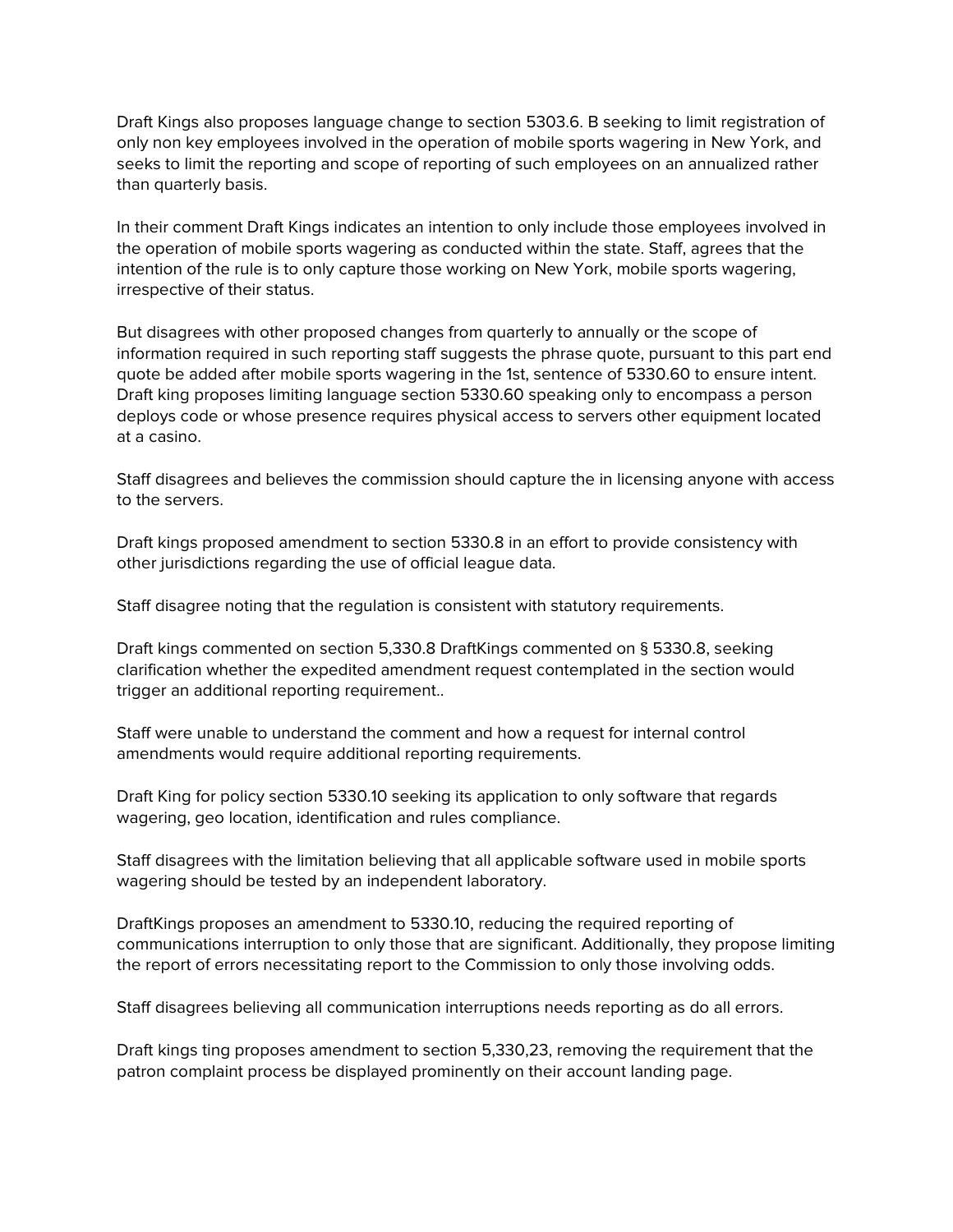Staff disagrees and believes that display prominently on the main page is important to ensure patron dispute resolution process is easy to locate.

Draft kings proposes amendment to section 5330.28 seeking to transmit tax revenue monthly rather than weekly.

Staff disagree and note that they that, that we chose weekly to correspond with the remittance requirements of retail sports, wagering and commercial casino licensees.

Draft kings proposes amendment of section 5330.29 seeking an alternative to their accounting department, determining the daily gross gaming revenue amount.

Staff agrees and believe the added flexibility to have the licensees finance department instead determine immaterial and recommends the change.

Draft kings proposes an amendment to section 5330.37 by adding an ability to credit an E wallet.

Staff disagree with making the proposed amendment noting that the use of an e-wallet is already governed under some paragraph. 5330.37.

Draft Kings proposes an amendment to section 5330.38 seeking both a reduction in a time necessary to submit promotions for consideration and a self determined allowance that substantially more approved promotions need not be again submitted.

Staff agree noting that promotions may be generically submitted, reducing the necessity to be concerned with submission deadlines. Staff also believes that affirmative notice of all promotions is presently necessary.

New York Racing Association posed no suggested amendment to the proposed regulations, rather expressing interest in integrating their advanced deposit wagering platform wallet with those used in mobile sports wagering.

Staff notes that a mobile sports wagering platform could seek to integrate advance deposit way during wallets so long as all article, 13 requirements and associated regulations have been satisfied.

The New York Thoroughbred breeders.

The NY Breeders posed no amendment to the proposed regulations, rather expressing interest in integrating horse racing, advanced deposit wagering platform wallets with those used in mobile sports wagering.

Staff notes that a mobile sports wagering platform could seek to integrate advanced deposit wagering wallets. So long as all article, 13 and associated regulations are satisfied.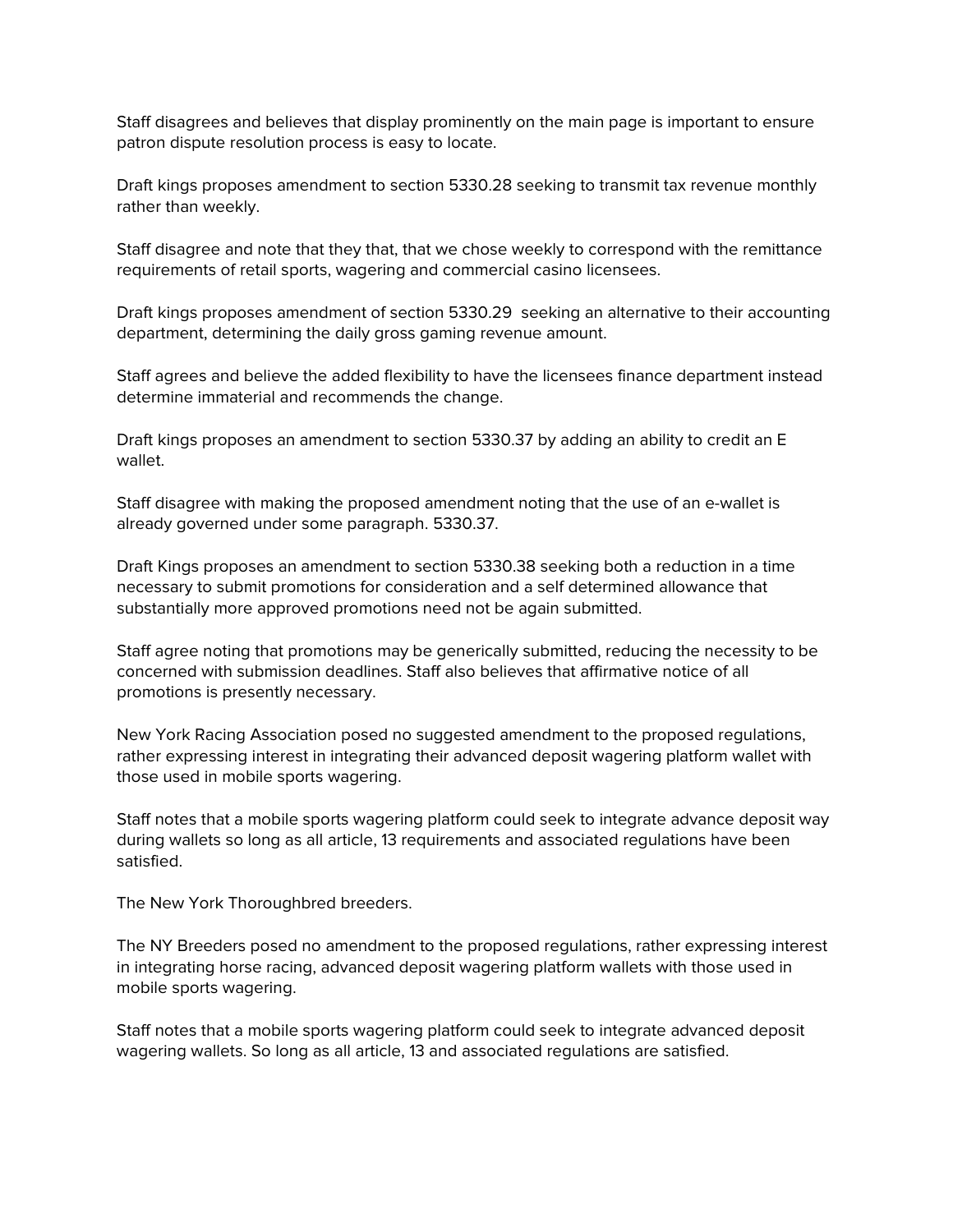The New York thoroughbred horseman association posed no substantive amendment to the proposed regulations rather expressing interest in integrating horse racing advanced deposit wagering platform wallets with those used in mobile sports wagering.

Staff notes that a mobile sports wagering platform could seek to integrate advance deposit wagering wallets horse racing advance deposit wagering so long is all article 13 requirements and associated regulations had been satisfied.

Penn National gaming and Penn sports interactive the digital arm of Penn, national gaming commented on 5 of the proposed rules. Penn National is an applicant as an operator.

Penn proposed that section 5330.80 be amended to allow an operator to request and use alternative data sources, provided the commission doesn't make a finding that the use of alternative data source harms the integrity of sports wagering.

Staff disagrees as the rule is consistent with statute, and that this suggestion would improperly place a burden on the commission to reject an alternative data source.

Penn proposed an amendment to section 5330.1 b7 to remove odds benefit and boost from the definition of mobile sports wager and promotions. Penn suggests that requirements, submission of proposed to odds boost would constrain operator, flexibility.

Staff disagrees. preapproval of promotion, such as odds boost, enhances regulatory control and consumer protection.

Then proposes an amendment to section 5330.38 seeking both the reduction in the time necessary to submit promotions for consideration and a self determined allowance that substantially similar approved promotions need not be again submitted.

Staff disagrees noting that promotion may be generically submitted reducing the necessity to be concerned with submission deadlines. Staff also believes affirmative notice of all promotions is presently necessary.

Penn proposes amendments to section 5330,10 suggesting responsibility for having controls in place in maintaining error record should be placed on either the operator or the platform provider. They also suggest distinguishing between system outages and data feeds errors for the purposes of reporting occurrences allowing data feed errors to be made available to the commission, rather than being reported to the commission.

Staff disagrees believing that the suggestions add uncertainty over which empathy is responsible for controls and diminish transparency of error reporting. If reporting of data feed errors proves to be of limited regulatory use and practice, Staff is comfortable, revisiting these reporting requirements with the benefit of the experience.

Penn suggest amendment to the section 5330.37, which governs a bettor's withdrawal of funds. Penn suggests removal of the provision requiring notification to a bettor of an investigation into suspicious wagering activity as an exception to the rule requiring receipt a requested funds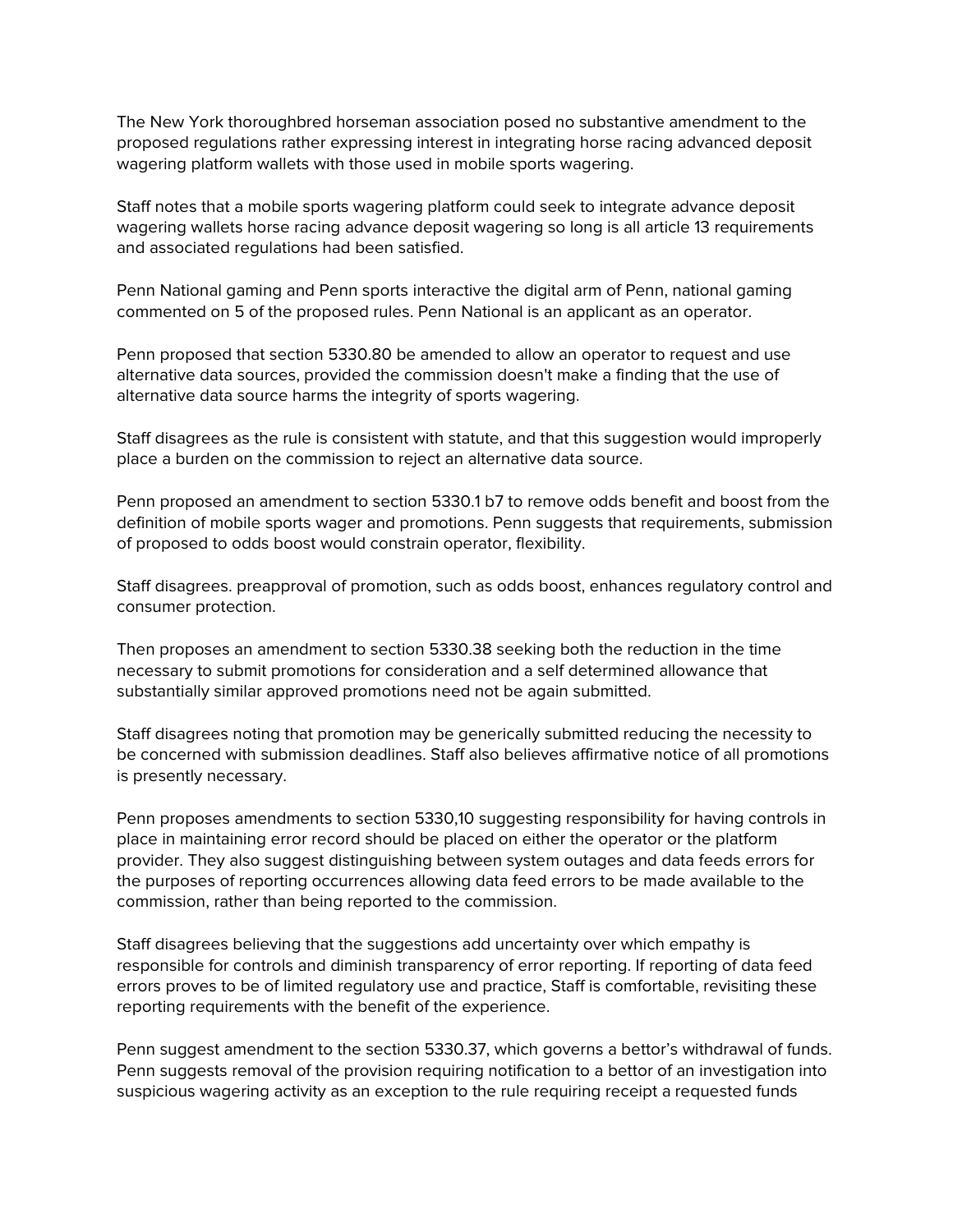within 7 days. They also suggested adding 2 additional exceptions to the prompt withdrawal general rule. If an operator request additional documentation to verify the account ownership. And if the payment processor delays, the withdraw.

Staff disagrees if the provision is eliminated, they better would be able to withdraw funds within 7 days even within seven days even if there is a pending investigation into unusual or suspicious betting activity.

Additionally, once a bettor establishes an account there should be no need for additional documentation to verify the account merely because the account holder wishes to withdraw funds. An operator should be responsible for payment processor delays and not be able to delay a timely withdrawal request by blaming its vendor.

The final comments, provided by sports radar, a data distribution business for Pre match and live sporting event coverage.

Sport radar suggested amendments the section 5,329 8 812 and 5330.8 to authorize sportsradar and other state licensed data suppliers to play a direct role in commissions decision, making process regarding the suitability of alternative data sources in the event that official sources are not available priced at commercially unreasonable rates.

Staff supports amendments of these sections, allowing an operator to use information from data distribution businesses to support their request to the commission to use alternative data sources.

[Moschetti]

Commissioners any questions on the adoption of rules regarding the mobile supports wagering.

Hearing none, man. Go ahead, John.

I was saying, no, no hearing none may have a motion to adopt this rule. So move on a 2nd.

2nd, is there any further discussion on the motion?

Hearing none all in favor. Aye.

Aye, any opposed.

The motion carries.

[Moschetti]

I'm still waiting for certification under the state administrative rule making act presuming that comes up, we can get the adoption package submitted promptly.

[Williams}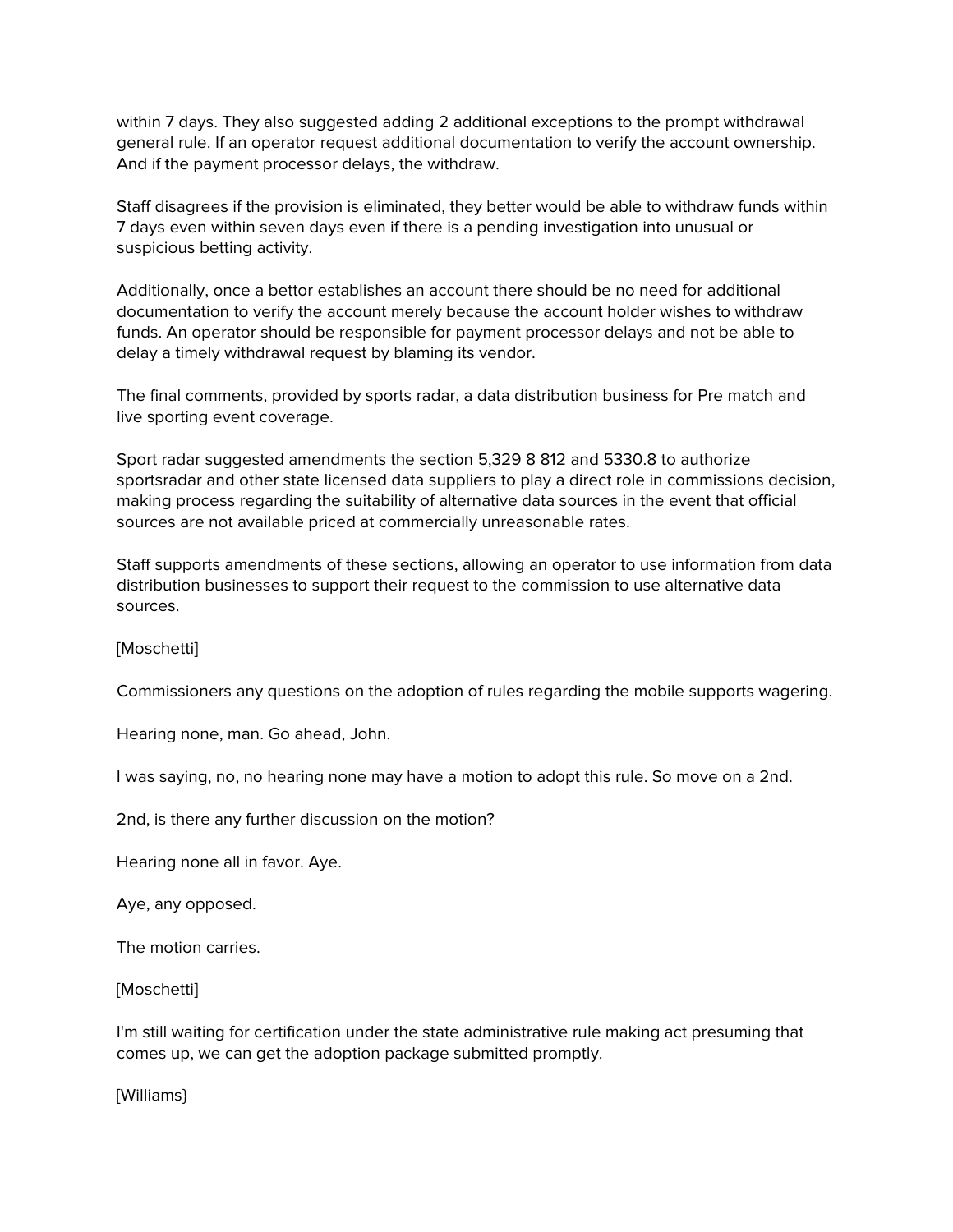When would the rules become a factor according to the New York State Department of state 2021 schedule this counsel's office can get the package submitted by tomorrow at 1159 PM.

From notice, would it be published in the state register of November 24th?

So, now we have another adoption yes.

### [Moschetti]

For commission consideration is a consensus rule, making adoption to amend the video lottery gaming regulations to reflect historic amendments to the New York state tax law section 1612.

Recall that legislation, eliminated specific marketing allowances and capital awards provisions for video lottery gaming agents. The previous marketing allowance has now been included in the vendor's fee and is no longer segregated. With respect to capital awards, while the commission still approves each capital project, the reimbursement process has been eliminated the proposed rulemaking also makes other stylistic edits such as adding titles to subdivisions.

The proposed rulemaking would also make other stylistic edits, such as adding titles to subdivisions, improving word choices, and using Department of State style conventions.

Staff recommends that commission adopt this rule. Commissioners, any questions on the adoption of rules regarding amendment of video lottery, gaming regulations.

#### [Moschetti]

No hearing none. May I have a motion to adopt this rule?

No, 2nd, the motion hearing none all in favor.

Any opposed the motion carried.

#### [Williams]

For commission consideration as a proposed rule, making authorized organizations to authorize organizations to sell raffle tickets through Internet or mobile device platforms subject to prescribed commission regulation. This proposal supersedes a portion of a broader charitable gaming rulemaking that the commission voted to previously authorize of which the bingo portion has already been adopted.

This proposal harmonizes the location requirements for servers or other electronic equipment that would accept Internet or mobile raffle wages with the requirements for servers or other electronic equipment that would accept sports wages.

This proposal also requires a charitable organization, wishing to conduct the Internet or mobile device raffle sales.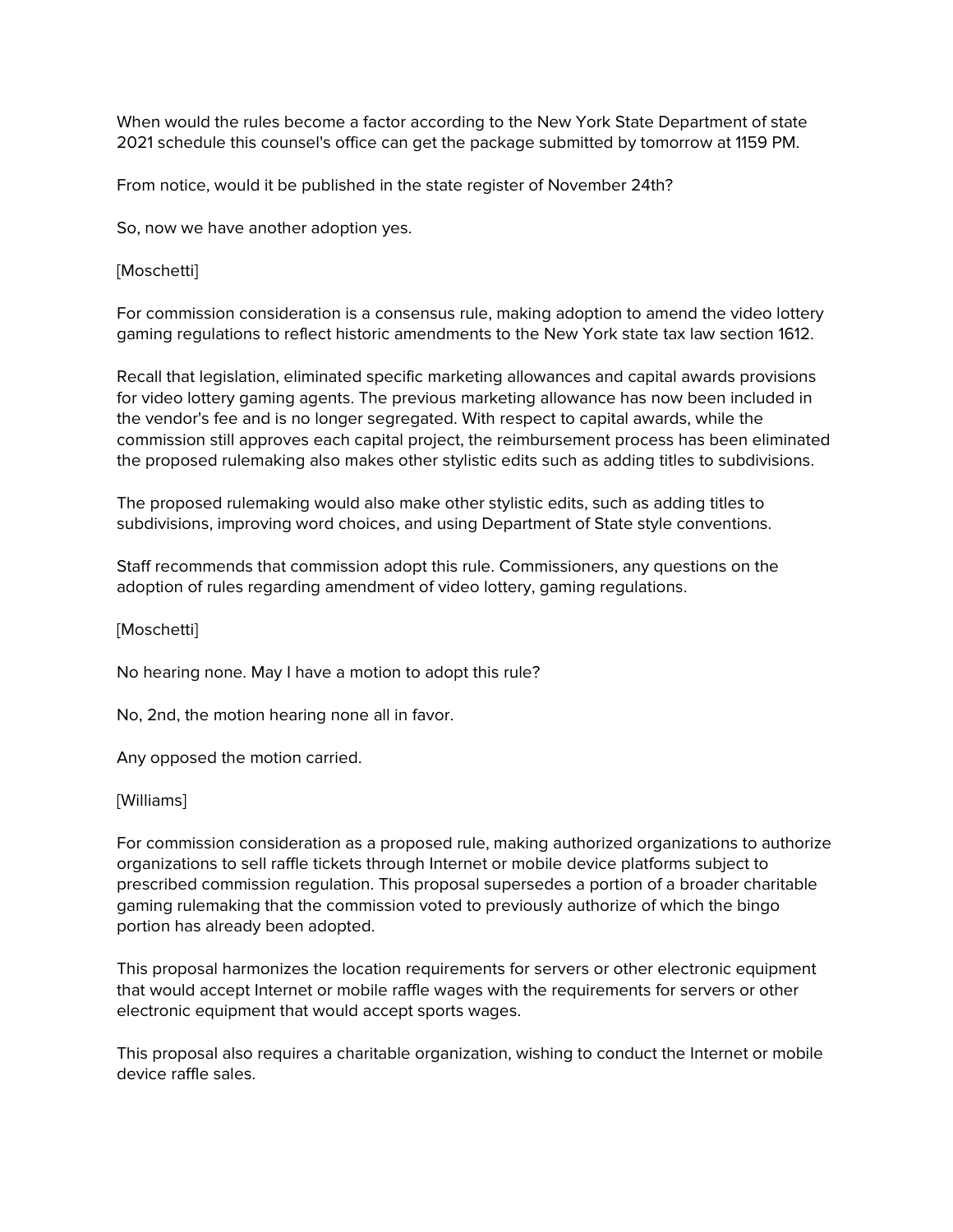To demonstrate that the server or other electronic equipment from the Internet or mobile raffle sales are initiated where they are initiated is located in compliance with statutory requirements, demonstrate geo location capabilities to comply with statutory location requirements.

Have age verification procedures to prevent play by minors.

Offer parental controls, have procedures to prevent promotional materials being sent to minors.

Have privacy, protection procedures and procedures to protect the security of personal information of ticket purchasers from unauthorized disclosure.

And implement procedures to exclude persons on the statewide self exclusion lists for making a

In addition, software providers and platforms would be required to be licensed as a game of chance, supplier and paragraph 7 through 9 of rule 4620.22 B, would be renumbered as paragraphs 9 through 11.

Staff recommends that the commission propose this rulemaking.

[Moschetti]

Any questions on this proposal.

No, I have a motion to propose this rule.

Very good.

Discussion on the motion hearing none all in favor. Aye aye.

Any opposed motion carries.

[Moschetti]

So the next item on the agenda regarding River's casino resorts, a commercial casino licensee.

[Williams]

Capital region, gaming doing business as rivers, casino and resorts, submitted a written petition on September 10th seeking to reduce the number of their operational slot assets below the minimum detailed within exhibit 1 of their gaming facility license.

The stated purpose of the petition is to remove underperforming slot assets and to maximize the efficiency of slot, the asset utilization and patron opportunities without negative effects on the Patron experience facility employment or state revenue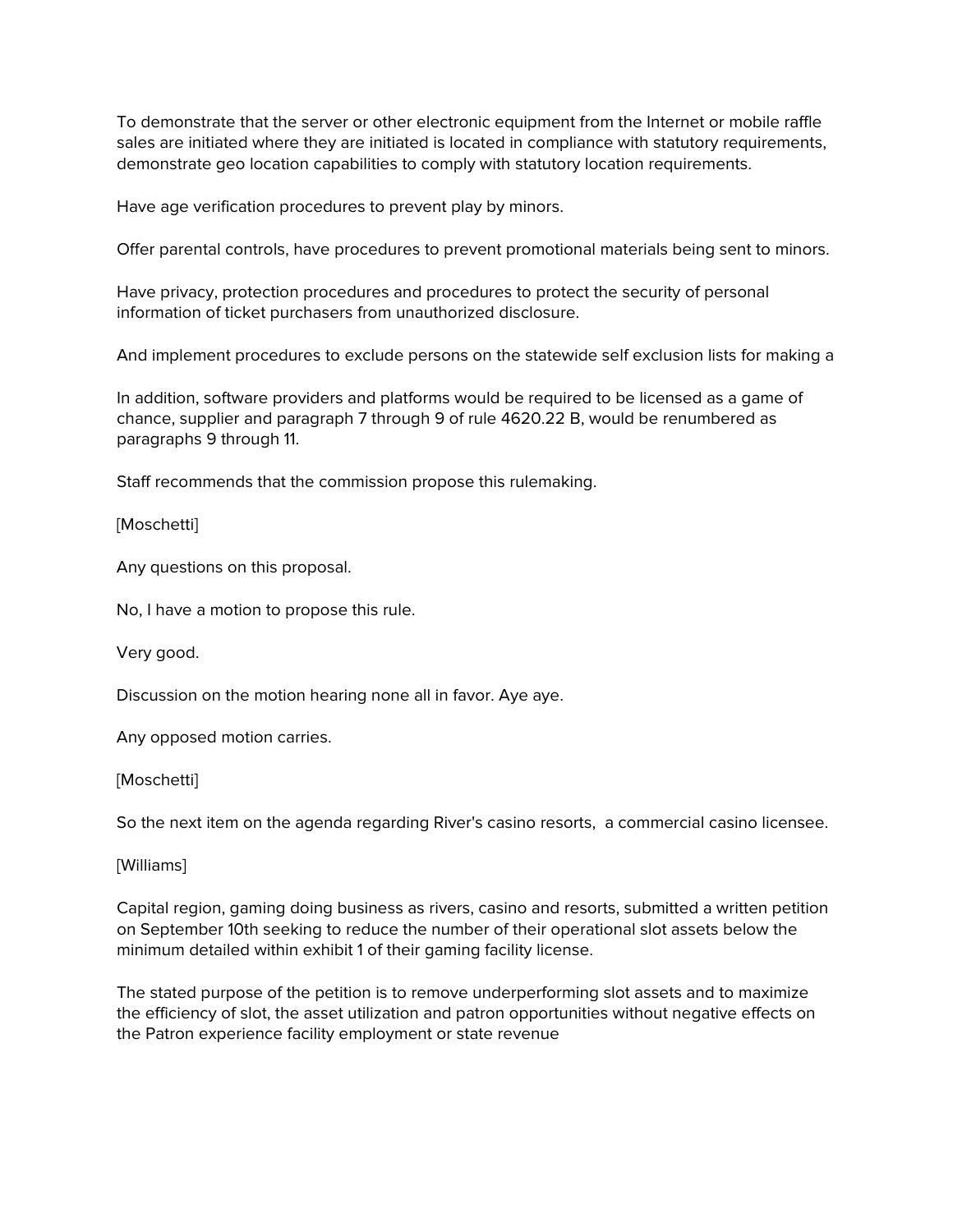An evaluation of the request was undertaken by the division of gaming which considered the effect of the petition levels on capital investment made, facility employment and revenues to the state.

Additional considerations of enhancing facility stability eliminating inefficiencies, reducing operational expenses and the potential effect on the patron experience were also undertaken.

Staff found that that the capital investment made exceeded that, which was required that slot utilization data illustrated in overabundance of slot assets exposed for play that proposed reduction of slot assets would have no negative impact on state, gaming, tax revenue and that there would be no negative impact on the employment level

Accordingly staff recommends approval of an amended gaming facility license exhibit 1 item 5 to reflect the requested minimum slot assets of 1050 conditioned on monthly, submission of various written reports, detailing among other things, the results of the proposed 4 amendments.

And that such reports list, relevant data, including utilization percentages, win per unit per day, employment levels. and changes in measurable efficiencies gained as a result of the proposed for amendment.

If approved staff also seeks the authority to conform the operating certificate issues, the capital region gaming.

To the new license conditions. Are there any questions from the commissioners of gaming facility license amendment for capital region gaming, as just outlined.

[Moschetti]

So there are none.

And to conform the operating certificate to such amendment.

I need a 6th.

Is there any discussion on the motion hearing none all in favor? Aye aye.

Oppose.

Motion carries.

[Moschetti]

In new business so we have a decision to discuss and Rob was going to be kind enough to read that in the matter of denial of entries at 7 horses at the Saratoga race scores.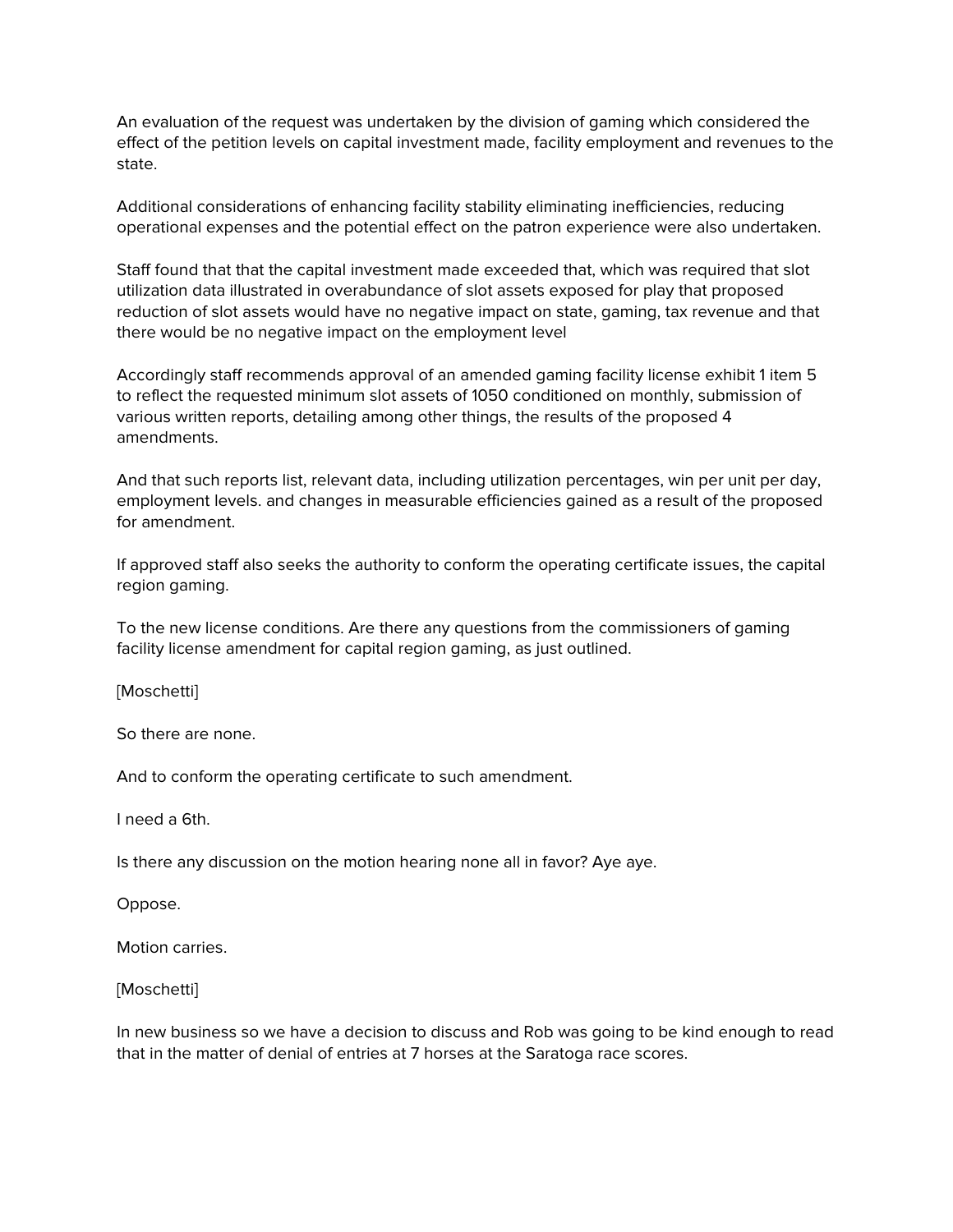Kenneth McPeek, a license server trainer appeal from the stewardship denying entries of quarantine under his care for races to be run at 3 days at Saratoga race. Course.

The facts of this case regard a barn under quarantine for equals herpes virus. 1 a highly contagious virus that can cause neurological impairments or respiratory disease.

Specifically on or about July 15th, 2021 a racehorse stabled than his barn at Saratoga tested positive for Equine herpes virus 1. After consultation between the New York state Department of agricultural and markets, the New York racing Association and the gaming Commission, a quarantine was issued for all horses stabled within the barn. The length of the quarantine was 21 days retroactive to July 11th 2021.

It was the position of the stewards that should there be no additional equine herpes virus 1 cases in the subject barn the quarantine be lifted.

Mr. McPeek wanted to run several horses stabled in barn and 86 and race is scheduled to be conducted after the quarantine was lifted, however, NRA rules required entry of courses prior to the expiration of the 21 day quarantine. As a result of the sorts position Mr. McPeek was denied entry.

Mr. McPeek sought a declaratory judgment arguing that the Steward's decision was arbitrary and capricious. He also demanded the commission be directed to adopt formal protocols in the future addressing this issue to protect all Horseman similarly situated and grant any sundry relief available to assuage the injury to himself and his owners.

The commission heard arguments pursuant to rule 4039.5 with commissioner Moschetti designated to hear and rule upon the matter.

All parties agreed that the matter considered on papers.

Following consideration of submissions Commissioner Moschetti found that a declaratory judgment was not available as the time to enter the horses and the desired races had passed a and that there was no longer an existing controversy that would have a direct and immediate effect upon the rights of the parties.

Commissioner Moschetti also found that the granting of the relief sought would constitute issuing an advisory opinion, which was not allowable into the facts and circumstances of the matter.

Finally, commissioner Moschetti found that directing the commission to create a protocol for rule for the future to decide the issue raised was beyond the scope of the appeal.

Therefore, Mr. McPeek's request for declaratory judgment was denied.

[Moschetti]

Thank you.